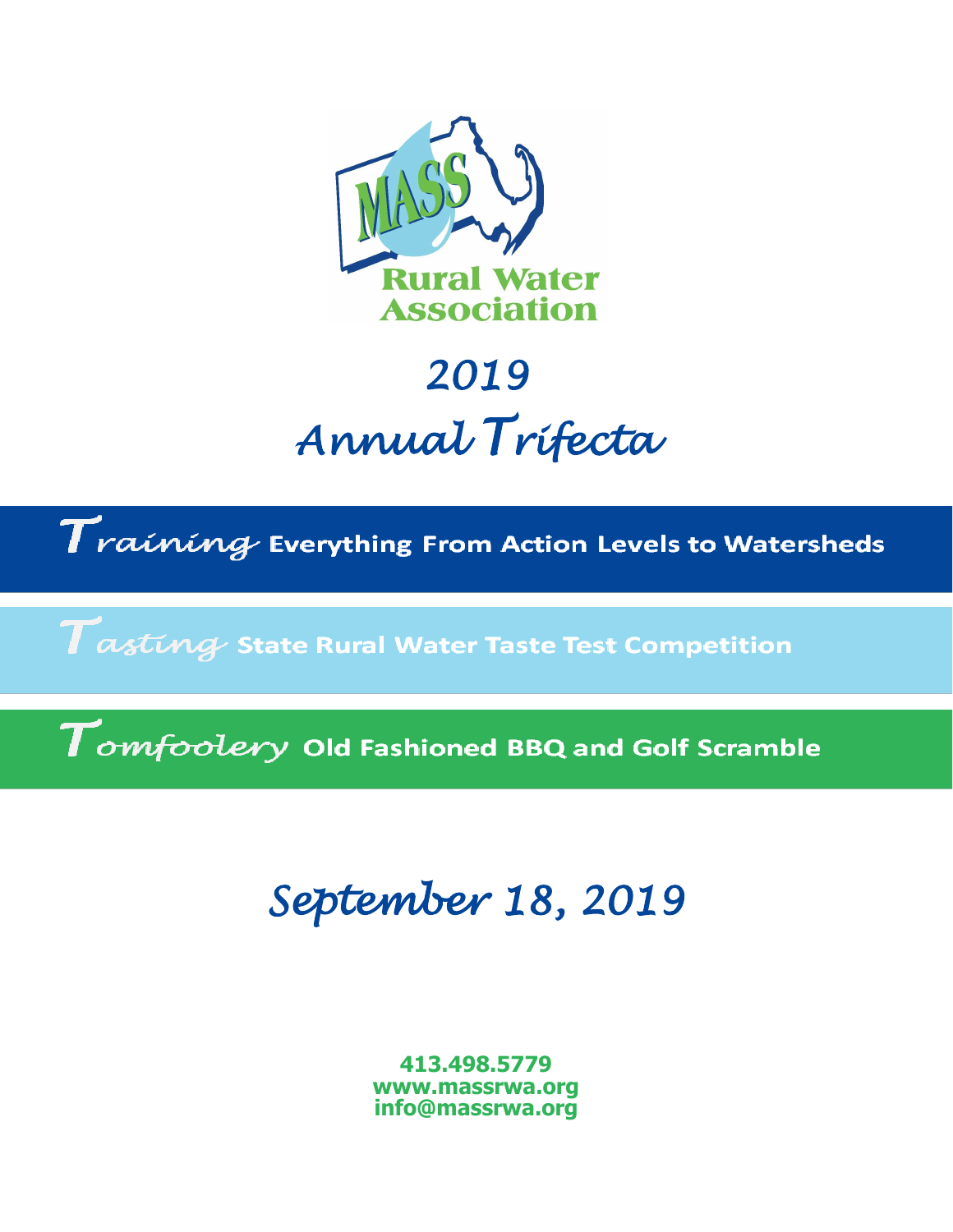# **MASS RURAL WATER ASSOCIATION** *2019 Annual Trifecta*

### *AGENDA*

#### **7:30 AM - 8:00 AM - Registration**

#### **8:00 AM - 9:00 AM - Concurrent Sessions**

#### **MassDEP and USDA Funding Roundtable Discussion (1 TCH)**

Michael DiBara, Project Manager at MassDEP Clean Energy Results Program and Rebecca Strohm, USDA Community Programs Loan Specialist for Massachusetts and Rhode Island, will discuss grants and other funding opportunities available for small water systems.

#### **Chemical Feed Pumps (1 TCH)**

Wayne Bennett with F.W. Webb will lead a class on operation and maintenance of chemical feed pumps.

#### **9:30 AM - 10:30 AM - Concurrent Sessions**

#### **MassDEP and EPA Roundtable Discussion (1 TCH)**

Andrea Traviglia, Environmental Engineer in the Drinking Water Quality and Protection Unit at EPA Region 1 will represent the EPA and a member of the MassDEP Drinking Water Program staff will be available to discuss regulatory updates and priorities for 2019/2020.

#### **Iron and Manganese (1 TCH)**

Richard Protasowicki from Wright-Pierce will discuss case studies and what to do about iron and manganese in drinking water. How do they get there? What are the consequences? What can be done about it?

#### **11:00 AM - 12:00 PM - Concurrent Sessions**

#### **Tanks (1 TCH)**

Annie Wheeler from Statewide Aquastore, Inc. will lead a class on the construction processes, advantages and required maintenance of different types of water storage tanks. The class will be designed to give the listener a baseline understanding of how the material a tank is built with can affect the life cycle and overall cost of ownership.

#### **New Risk Assessment and Emergency Response Plan Requirements (1 TCH)**

Karen Edwards-Lindsey from EPA's Water Security Division will provide information on the requirements of the risk assessment (RA) and emergency response plans (ERP), tools that will assist utilities with developing their RA and ERP and how to certify that they have completed each by the applicable deadlines.

#### **Aging SCADA Infrastructure (1 TCH)**

Many water systems are dealing with aging telemetry and SCADA infrastructure. James Papadimitriou from Wright-Pierce will discuss how systems can implement cost-effective ways to upgrade their infrastructure with new technologies.

#### **12:00 PM - 1:00 PM - BBQ Lunch, Annual Meeting & Water Taste Test Awards**

#### **1:00 PM - 3:00 PM - Afternoon Session**

#### **Pipe Tapping (2 TCH)**

A technical specialist from E.J. Prescott will lead a class and demonstration on all aspects of pipe Tapping and pipe fitting.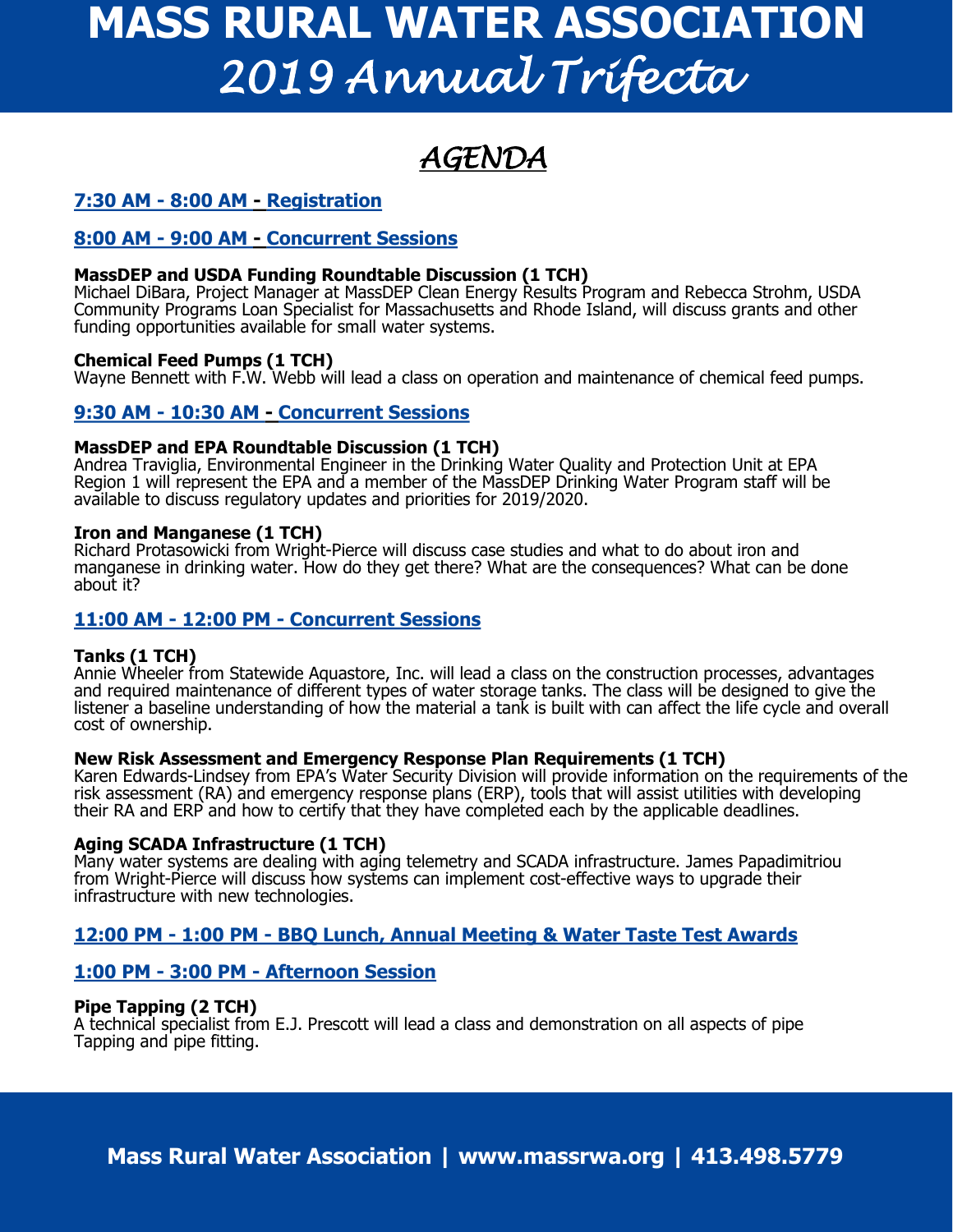# **MASS RURAL WATER ASSOCIATION** *2019 Annual Trifecta*

## *HIGHLIGHTS*

#### **Training Credit Hours (TCH's)**

All participants at the 2019 Trifecta are awarded water and wastewater Training Credit Hours.

#### **Water Taste Test**

Please bring a drinking water sample for the Water Taste Test Competition. Samples should be in a container, preferably glass, approximately one-liter in size and should be clearly identified with the name of the water system. The winning drinking water sample will be submitted in the National Rural Water Association Great American Water Taste Test Competition in Washington, D.C. Please contact the Mass Rural Water Association if you would prefer an official sample bottle.

#### **Coffee and Donuts**

Please join us for tasty donuts from Atkins Farm and locally roasted coffee from Pierce Brothers

#### **BBQ Lunch**

Lunch provided by Damn Yankees BBQ in South Deerfield, MA



### **Ice Cream**

After lunch please enjoy cold and creamy ice cream donated and served by Wright-Pierce Engineering



#### **Golf Scramble**

9-Hole Golf Scramble begins at 1:00 and is followed by an afternoon cookout at the Northfield Golf Club. Northfield Golf Club: 31 Holton Street, Northfield MA 01360. The Golf scramble is sponsored by Core & Main.



#### **Afternoon Cookout at Northfield Golf Club**

Cookout provided by Core & Main. All golfers and non-golfers are invited to attend.



#### **MassRWA Annual Membership Business Meeting**

The Mass Rural Water Association's Annual Business Meeting is scheduled for the 18th day of September 2019 at the Northfield Mountain Recreation Facility, Northfield, MA 01360 at 12:00 PM. Financial reports will be discussed along with Board of Directors elections.